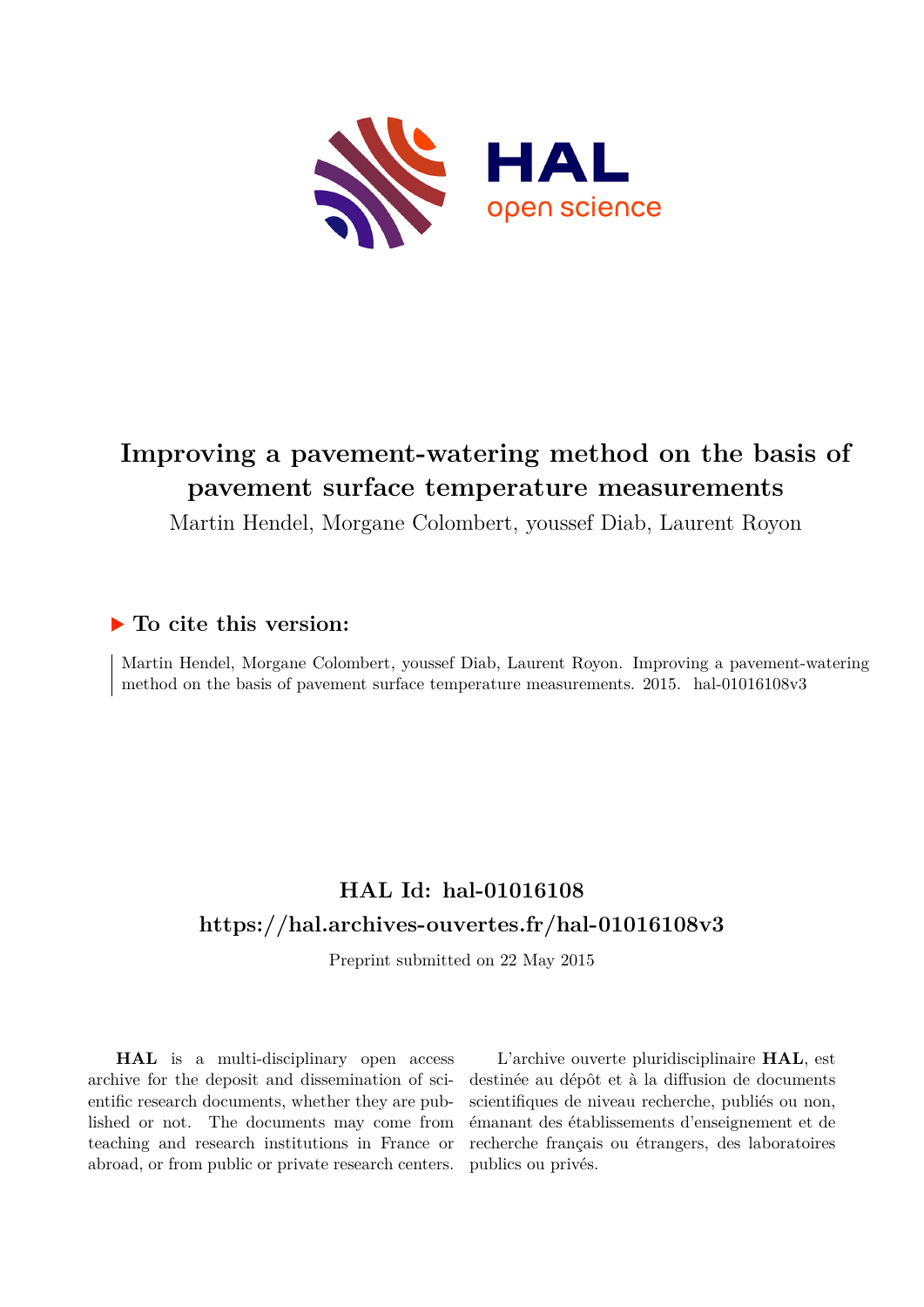# **Improving a pavement-watering method on the basis of pavement surface temperature measurements**

## **Martin HENDEL1,2,3\* , Morgane COLOMBERT<sup>2</sup> , Youssef DIAB2,4, Laurent ROYON<sup>3</sup>**

<sup>1</sup>Paris City Hall, Water and Sanitation Department, F-75014, Paris, France

<sup>2</sup>Université Paris-Est, EIVP, F-75019, Paris, France

<sup>3</sup>Univ Paris Diderot, Sorbonne Paris Cité, MSC, UMR 7057, CNRS, F-75014, Paris, France

<sup>4</sup>Université Paris-Est, LEESU-GU, UMR MA 120, F-77420, Champs-sur-Marne, France

\* (corresponding author: [martin.hendel@paris.fr\)](mailto:martin.hendel@paris.fr)

**Abstract:** Pavement-watering has been studied since the 1990's and is currently considered a promising tool for urban heat island reduction and climate change adaptation. However, possible future water resource availability problems require that water consumption be optimized. Although pavement heat flux can be studied to improve pavement-watering methods (frequency and water consumption), these measurements are costly and require invasive construction work to install appropriate sensors in a dense urban environment. Therefore, we analyzed infrared camera measurements of pavement surface temperatures in search of alternative information relevant to this goal. Firstly, surface temperature reductions of up to 4°C during shading and 13°C during insolation were found. Secondly, the infrared camera successfully detected temperature spikes indicative of surface drying and can therefore be used to optimize the watering frequency. Measurements made every 5 minutes or less are recommended to minimize relevant data loss. Finally, if the water retaining capacity of the studied pavement is known, optimization of total water consumption is possible on the sole basis of surface temperature measurements.

## **Keywords**

Pavement-watering; evaporative cooling; pavement temperature; urban heat island; climate change adaptation

### **1. Introduction**

Pavement-watering is only a recent topic in French cities such as Paris and Lyons [1]–[4], while it has been studied as a method for cooling urban spaces in Japan since the 1990's [5]-[10]. This technique is viewed as a means of reducing urban heat island (UHI) intensity, with reported air temperature reductions ranging from 0.4°C at 2-m [2] to 4°C at 0.9-m [7]. In France and especially Paris, the predicted increases in heat wave intensity and frequency due to climate change [11] and the high sensitivity of dense cities to such episodes [12]-[13] have focused research efforts on the search for appropriate adaptation tools. In parallel to techniques such as developing green spaces and improving urban energy efficiency, pavement-watering is seen as one of these potential tools.

As climate change is also expected to change the region's seasonal precipitation distribution [14], water use optimization of this technique is crucial. The City of Paris has taken an interest in pavement-watering and numerical and experimental studies of the method have been conducted over the last few years [1]–[3]. Previous work by the authors based on these experiments revealed that pavement heat flux and solar irradiance measurements could be used to optimize a pavement-watering technique applied to an approximately N-S street with a canyon aspect ratio equal to one  $(H/W=1)$  [3]. It was found that the optimum watering method consisted in watering the exact water-holding capacity of the pavement at the lowest frequency which avoids surface drying between watering cycles. Therefore, if the waterholding capacity of a given surface is known, then the optimization of pavement-watering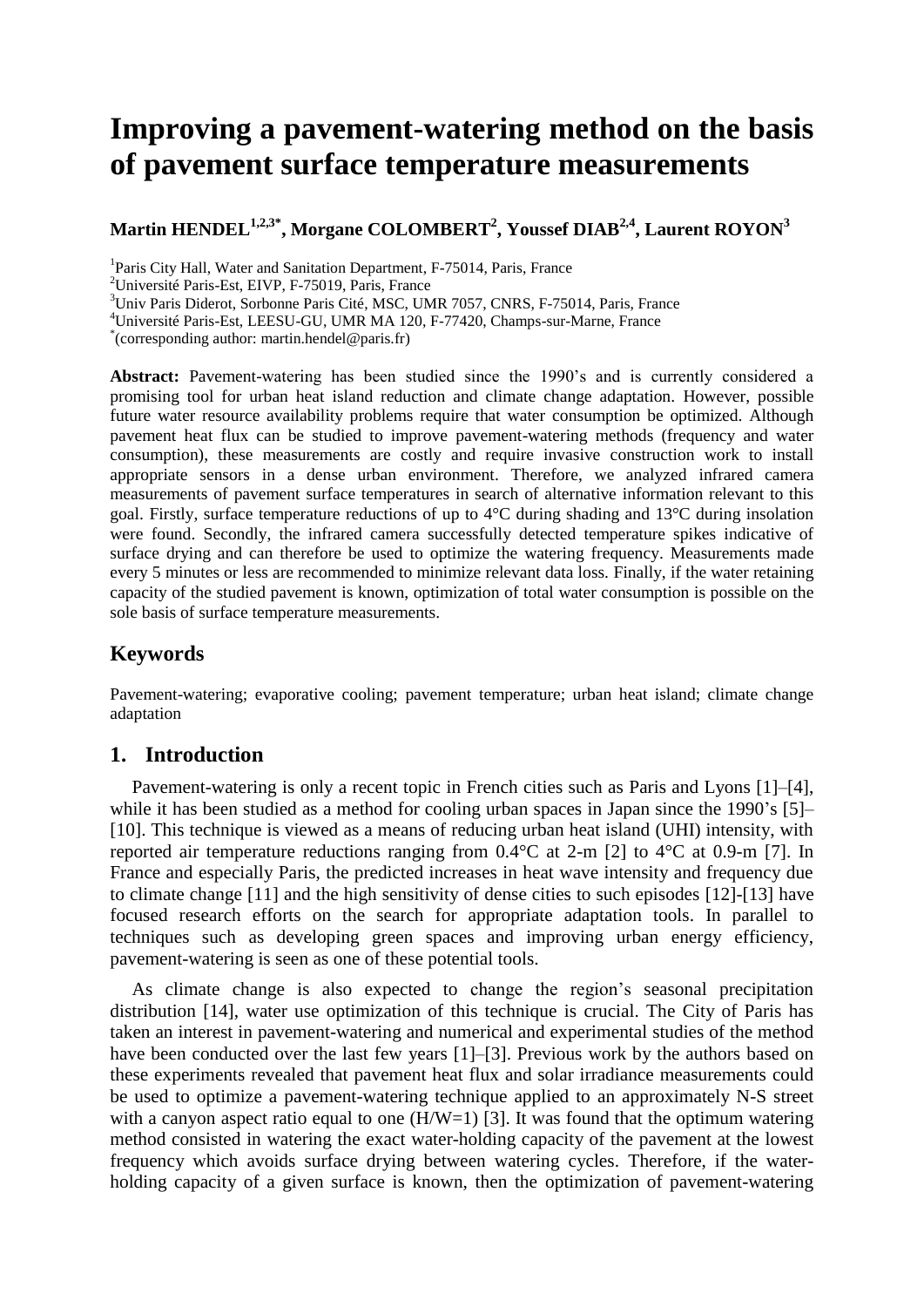rests fully on determining the lowest watering frequency necessary for the surface to remain wet. In the case of the studied street configuration and pavement materials, sprinkling 0.16- 0.20 mm (equivalent to  $L/m^2$ ) every 60 minutes during shading and every 30 minutes during insolation was recommended. Conducted continuously from 06:30 until 18:30, this would result in the daily use of less than 3.2 mm/d. Generalized to all of Paris' 2,550 ha of street surfaces [1], this would amount to approximately 82,000  $\text{m}^3/\text{d}$  or 36 L per day per capita, i.e. equivalent to one shower per person.

Unfortunately, streets within the same city often have different configurations or use different materials, preventing the generalization of conclusions drawn from a single site. It is therefore recommended to study several characteristic streets before a city-wide strategy can be developed. However, installing a heat flux sensor in combination with solar instruments over long periods of time is an expensive and invasive procedure and requires close cooperation with the relevant city services. It is therefore difficult to install large numbers of these sensors in a dense urban environment for this purpose.

In order to overcome these issues, we propose an alternative measurement method consisting of a fixed infrared camera recording radiometric data from selected areas of pavement at regular intervals. These instruments require very little effort to install compared to pavement heat flux or solar instruments and can therefore be installed at several urban locations more easily. Infrared temperature data will be analyzed in a similar fashion to that conducted for pavement heat flux [3] in the same hopes of minimizing the number of watering cycles while keeping the pavement surface wet. The effects of pavement-watering on surface temperatures will be studied in the process. Once the optimal watering frequency is determined, the water-holding capacity of the watered surfaces is the only parameter missing to optimize water consumption and can be obtained with an independent measurement.

#### **2. Materials and Methods**

Street surface temperatures were investigated on rue du Louvre, near Les Halles in the 1<sup>st</sup> and 2nd Arrondissements in Paris, France over the summer of 2013. Measurements were collected during the same experiment as that described by Hendel et al. [3]. Watered and control weather station positions are illustrated in [Figure 1,](#page-2-0) however only data from the watered site will be studied. Both watered and dry portions of the street are approximately 180 m long and 20 m wide. Rue du Louvre has an aspect ratio approximately equal to one and has a N-NE–S-SW orientation. Data is presented in local daylight savings time (UTC +2).

<span id="page-2-0"></span>

Figure 1: *Map of the rue du Louvre site*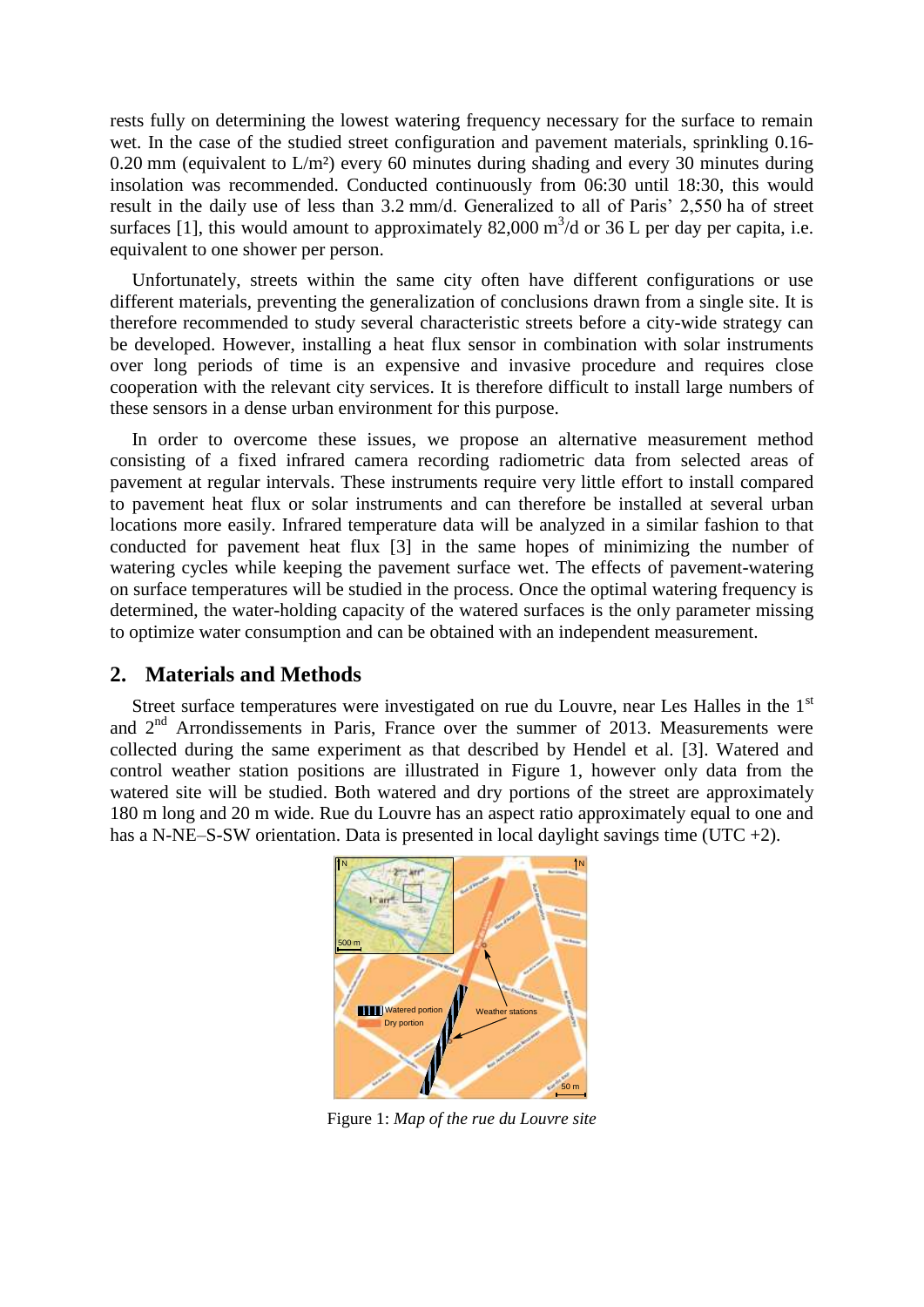#### **2.1. Instruments**

Surface temperature measurements were made by a FLIR B400 thermal camera with a spectral range of 7.5-13 µm. The camera was placed on the roof terrace of 46, rue du Louvre, approximately 20 meters above street level. The camera recorded false-color I.R. thermal and visible images simultaneously every hour on non-watered days and every 10 or 15 minutes on watered days. These images were used to estimate pavement surface temperature.

Apparent (measured) surface temperatures, also known as brightness temperatures, were corrected with the parameters indicated in [Table 1,](#page-3-0) as measured by a weather station installed in front of 46, rue du Louvre, in order to obtain directional radiometric temperatures. The emissivity of the studied surfaces was obtained by the reference black body method, using an adhesive with a known emissivity of 0.95. Mean radiant temperature (MRT), calculated from the weather station measurements, was used as the reflected temperature for I.R. camera measurement corrections. Although this causes an underestimation of directional infrared temperatures since MRT is greater than the actual sky irradiance temperature, the error remains limited due to the high emissivity of the studied surfaces.

| Emissivity                  | 0.97                                                       |  |
|-----------------------------|------------------------------------------------------------|--|
| Distance to target (height) | $20 \text{ m}$                                             |  |
| Reflected temperature       | Mean radiant temperature (MRT) measured by weather station |  |
| Relative humidity           | As measured at 1.5 m by weather station                    |  |
| Air temperature             | As measured at 1.5 m by weather station                    |  |

Table 1 : *Parameters used to correct apparent surface temperature*

<span id="page-3-0"></span>[Table 2](#page-3-1) describes the instruments used for the purpose of this analysis. The weather station instruments within pedestrian reach were protected behind a cylindrical white-painted steel cage. Black globe temperature, air temperature and wind speed measurements from the weather station were used to estimate MRT using the method described by ASHRAE [15]. Errors introduced by the use of 4-m rather than 1.5-m wind speed in the calculation of MRT are neglected, as well as the influence of the steel cage.

| Parameter                  | Instrument                                      | Height          | Accuracy         |
|----------------------------|-------------------------------------------------|-----------------|------------------|
| Surface<br>temperature     | FLIR B400 infrared camera<br>$(7.5 - 13 \mu m)$ | Surface         | $2^{\circ}C$     |
| Relative humidity          | Capacitive hygrometer                           | 1.5 m           | 1.5% RH          |
| Air temperature            | Pt100 1/3 DIN B                                 | $1.5 \text{ m}$ | $0.1^{\circ}C$   |
| Black globe<br>temperature | Pt100 1/2 DIN A<br>ISO 7726                     | 1.5 m           | $0.15^{\circ}$ C |
| Wind speed                 | 2D ultrasonic anemometer                        | 4 m             | 2%               |

Table 2: *Instrument type, measurement height and accuracy*

<span id="page-3-1"></span>The camera operated continuously from 08:00 on July  $8<sup>th</sup>$  until 08:00 on September 6<sup>th</sup>. Interruptions occurred between 19:20 on July  $8<sup>th</sup>$  until 18:00 on July 11<sup>th</sup> and from 18:00 on July  $12<sup>th</sup>$  until 14:30 on July 15<sup>th</sup>. These are due to failures of the camera's time-lapse computer.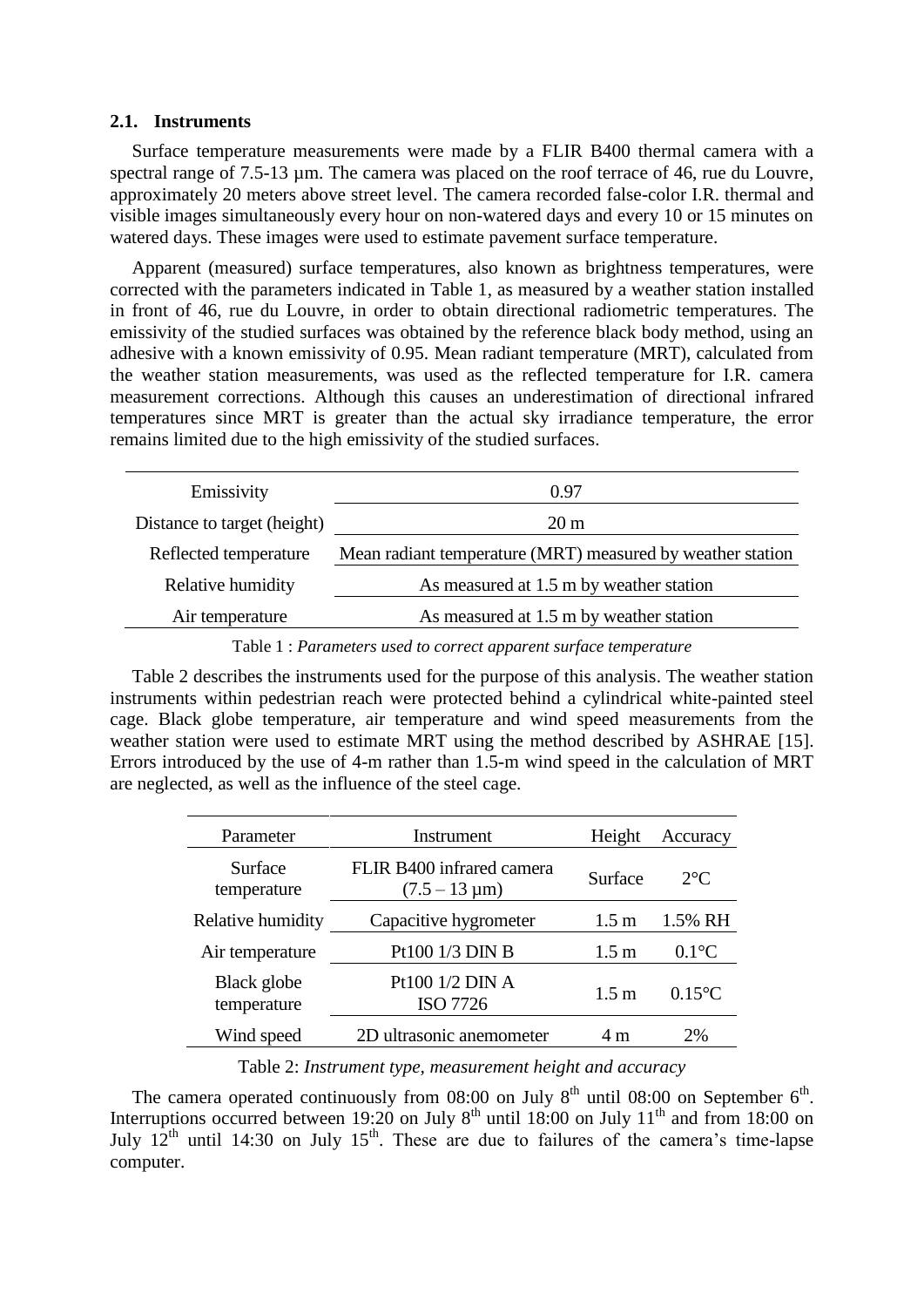The surface temperatures of three street areas were surveyed as illustrated in [Figure 2](#page-4-0) (left): pavement zone 1, located above the pavement sensor used in the parent analysis [3], pavement zone 2, located further towards the street's center and a sidewalk zone. All three had an emissivity of 0.97 despite different surface composition and texture. No change in emissivity was applied for the wet pavement. It is assumed that the wet pavement has the emissivity of a water film, i.e. 0.98.

The studied zones were selected according to the presence of thermal disturbance sources, detected via a nighttime infrared photograph of the area provided in [Figure 2](#page-4-0) (right). The use of a nighttime rather than daytime infrared image prevents interpretation errors due to differences in insolation or shading. Thermally disturbed areas are either significantly warmer or colder than their surroundings, once differences in emissivity have been accounted for.



<span id="page-4-0"></span>Figure 2: *Surface temperature measurement zones (left) and corresponding nighttime corrected infrared photograph on July 22nd at 03:20 (right). Temperature scale is in degrees Celsius. Sp2: pavement zone 1; Sp1: pavement zone 2; Sp3: sidewalk zone.*

The main disturbance is caused by a district heating main, which runs below the sidewalk along the edge of the building and crosses the street perpendicularly below the weather station. It is most easily recognized in its sidewalk portion in the form of a distinct red band running from left to right from the awning to the bottom edge of the false-color infrared image. It then runs perpendicularly, from bottom to top, underneath the weather station where it is not as visible and continues until the other side of the street, reappearing with rough contours just after pavement zone 1 (Sp2).

The presence of this main was confirmed by winter observations and the district heating operator. In the summertime, the heating network supplies minimal heat, solely for domestic hot water production. This heat source and the difference in overlying materials (see [Table 3\)](#page-5-0) are responsible for the temperatures of pavement zone 1 being up to 2°C warmer than the surrounding pavement at night. Pavement zone 2 was therefore added to complement the data collected in zone 1, above the pavement sensor. Another identified heat source is an air conditioning exhaust vent emitting hot air underneath the awning of the nearby grocery shop on the left side of the image in front of the pedestrian crosswalk. This exhaust vent explains the hot spot visible at the center of the awning itself and on the sidewalk directly below it. This heat source does not significantly affect the weather station measurements due to its position and height, however the sidewalk zone was selected to avoid its area of influence as well as that of the district heating main and areas shaded by other obstacles.

[Table 3](#page-5-0) describes the underlying materials and their respective thicknesses for each zone. Only the composition of pavement zone 1 is known with certainty thanks to the construction work undertaken to place the pavement sensor 5 cm below the surface. The other pavement structures are described based on data provided by the Roads and Traffic Division. It should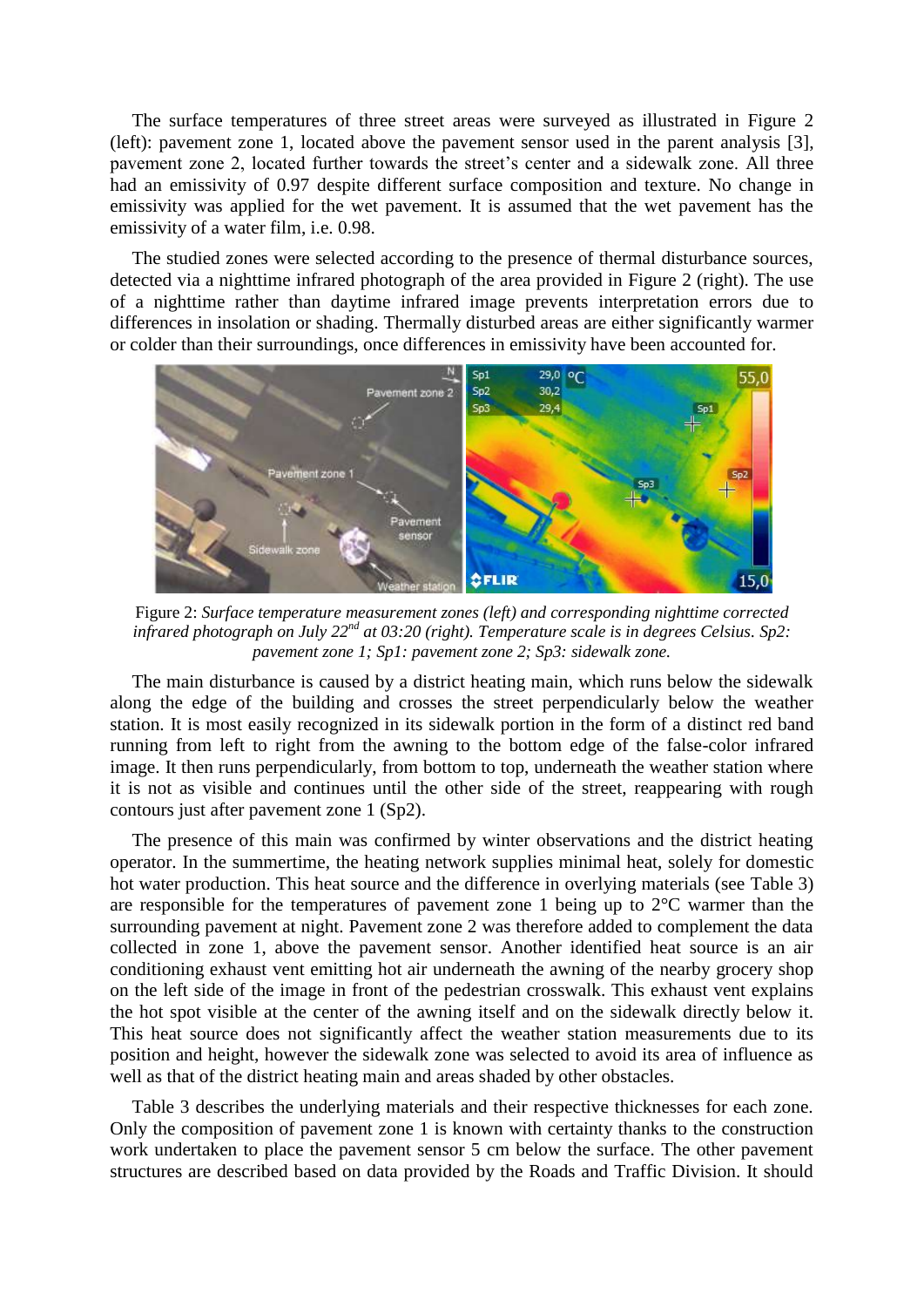be noted that the sidewalk's asphalt surface course does not include medium or coarse aggregates such as those used in asphalt concrete and is therefore much smoother than the road pavement surfaces. Furthermore, the odd road composition below pavement zone 1 is most likely attributable to the presence of the district heating main.

<span id="page-5-0"></span>

| <b>Zone</b>     | Layer       | Composition                                   | <b>Thickness</b> |
|-----------------|-------------|-----------------------------------------------|------------------|
|                 | Surface     | Cold-mixed asphalt concrete                   | $6 \text{ cm}$   |
| Pavement zone 1 | <b>Base</b> | Concrete                                      |                  |
|                 | Subgrade    | Compacted ground                              |                  |
| Pavement zone 2 |             | Surface and Binder Hot-mixed asphalt concrete | $16 \text{ cm}$  |
|                 | <b>Base</b> | Cement-treated base material                  | $20 \text{ cm}$  |
|                 | Subgrade    | Compacted ground                              |                  |
| Sidewalk zone   | Surface     | Asphalt                                       | $2 \text{ cm}$   |
|                 | Base        | Concrete                                      | $10 \text{ cm}$  |
|                 | Subgrade    | Compacted ground                              |                  |

Table 3: *Pavement structure in each zone*

#### **2.2. Watering method**

Watering was conducted if certain weather conditions were met according to Météo-France's three-day forecast. These as well as those for heat-wave warnings are presented in [Table 4.](#page-5-1) The weather conditions required for watering were purposely set at a lower level than heat-wave warnings as these remain rare events. With this threshold, a total of 10 days were watered over the summer (July  $8^{th}$ ,  $9^{th}$ ,  $10^{th}$ ,  $16^{th}$ ,  $22^{nd}$  and  $23^{rd}$  (morning only), August  $1^{st}$ ,  $2^{nd}$ and  $23^{\text{rd}}$  and September  $5^{\text{th}}$  2013).

| Parameter                                           | Watering starts                       | Heat-wave warning level  |  |
|-----------------------------------------------------|---------------------------------------|--------------------------|--|
| Mean 3-day minimum<br>air temperature $(BMI_{Min})$ | $>16^{\circ}$ C                       | $>21^{\circ}C$           |  |
| Mean 3-day maximum<br>air temperature $(BMI_{Max})$ | $>25^{\circ}$ C                       | $>31^{\circ}C$           |  |
| Wind speed                                          | $< 10$ km/h                           |                          |  |
| Sky conditions                                      | Sunny (less than 2 oktas cloud cover) | $\overline{\phantom{0}}$ |  |

Table 4: *Weather conditions for pavement-watering and heat-wave warnings*

<span id="page-5-1"></span>Cleaning trucks assisted by manual operators sprinkled approximately 1 mm every hour from 06:30 to 11:30 and every 30 minutes from 14:00 until 18:30 on the sidewalk and pavement. This amount of water is considered to be the maximum water-holding capacity of the road surface in Paris by the Roads and Traffic Division. Exact watering times were reported by truck drivers, cross-checked against visible images taken by the rooftop camera when available. Resulting watering time precision is estimated to be no better than 5 minutes. A picture of pavement-watering underway across the street from the studied street surfaces (the same pedetrian crosswalk is visible) is presented in [Figure 3.](#page-6-0) Each watering cycle required two passes by the cleaning truck to water both halves of the street.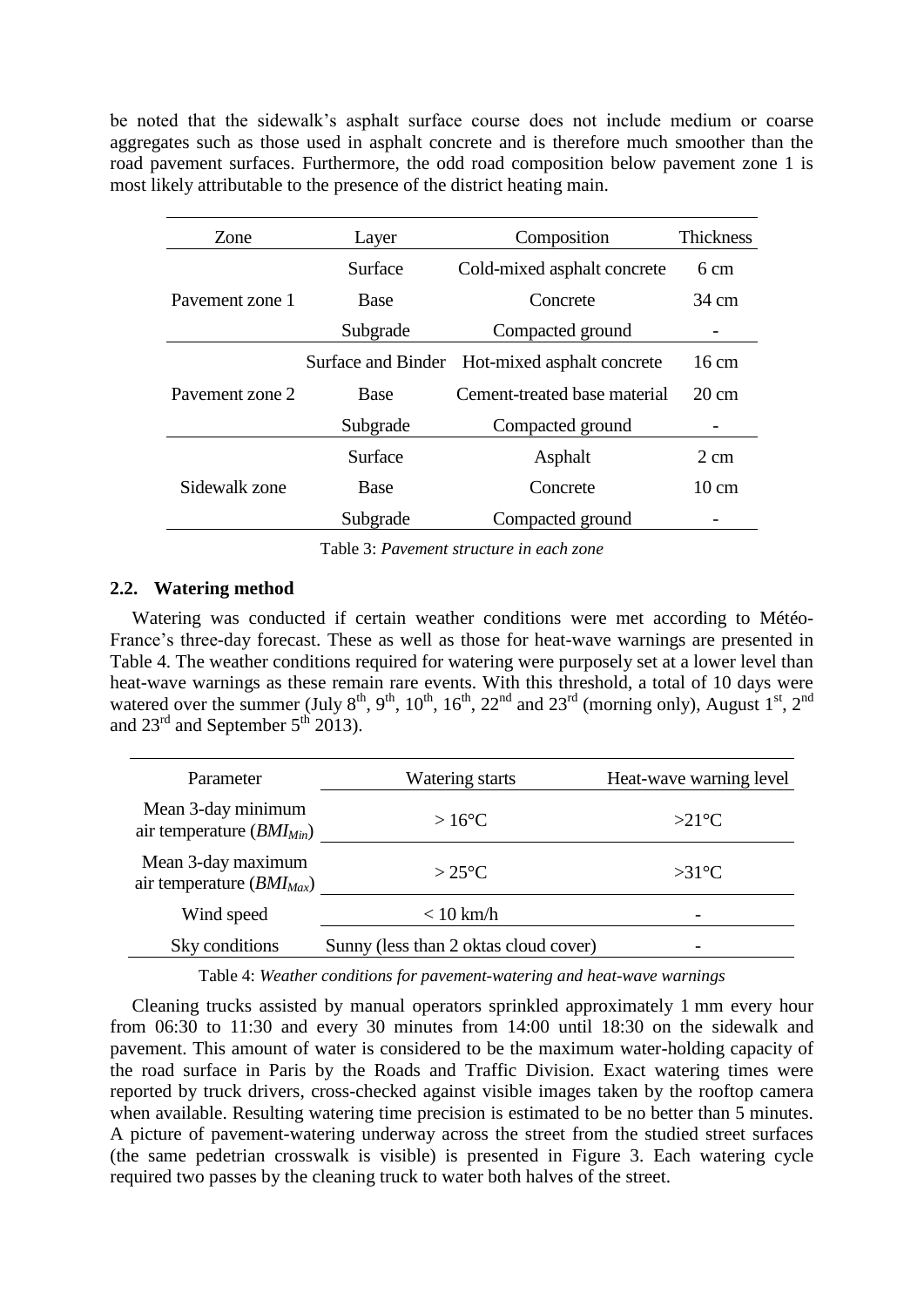Water used for this experiment was supplied by the city's 1,600 km non-potable water network, principally sourced from the Ourcq Canal. This water network is currently regarded by urban managers as having high sustainability potential for urban uses that do not require potable water such as green space irrigation [16].



Figure 3: *Pavement- and sidewalk-watering on July 8th by a cleaning truck and its operators. Watering is taking place across the street from the weather station visible in [Figure 2.](#page-4-0)*

#### <span id="page-6-0"></span>**2.3. Data analysis**

For better comparability between dry and watered days, temperature data is presented over 24-hour periods extending from 06:00 until 05:59 on the next day, i.e. July  $20<sup>th</sup>$  refers to data from 06:00 on July 20<sup>th</sup> until 05:59 on July 21<sup>st</sup>.

I.R. camera measurements from July  $8<sup>th</sup>$ ,  $22<sup>nd</sup>$  (watered),  $20<sup>th</sup>$  and  $21<sup>st</sup>$  (control) will now be considered in the following section. Unfortunately, it is not possible to compare wet pavement surface temperatures from July  $8<sup>th</sup>$  with dry pavement surface temperatures made a few days before or later in comparable weather conditions. The closest days were July  $7<sup>th</sup>$  or  $11<sup>th</sup>$  which had clear skies (less than 2 oktas cloud cover) and low wind speeds (less than 3 m/s), i.e. of Pasquill Atmospheric Stability Class A-B or more [17]. July  $20<sup>th</sup>$  is the closest control day with available data which meets these weather criteria, however atmospheric temperatures were warmer than on July  $8^{th}$ , with a respective BMI<sub>Min</sub> and BMI<sub>Max</sub> of 19° and 30.3°C on July 20<sup>th</sup> versus 18° and 29°C on July 8<sup>th</sup>.



Figure 4: *Solar irradiance measured on July 8th and 22nd .*

<span id="page-6-1"></span>Although sun trajectories can change very rapidly during certain periods of the year, these changes are relatively small during the month of July. The daylight period on July  $20<sup>th</sup>$  is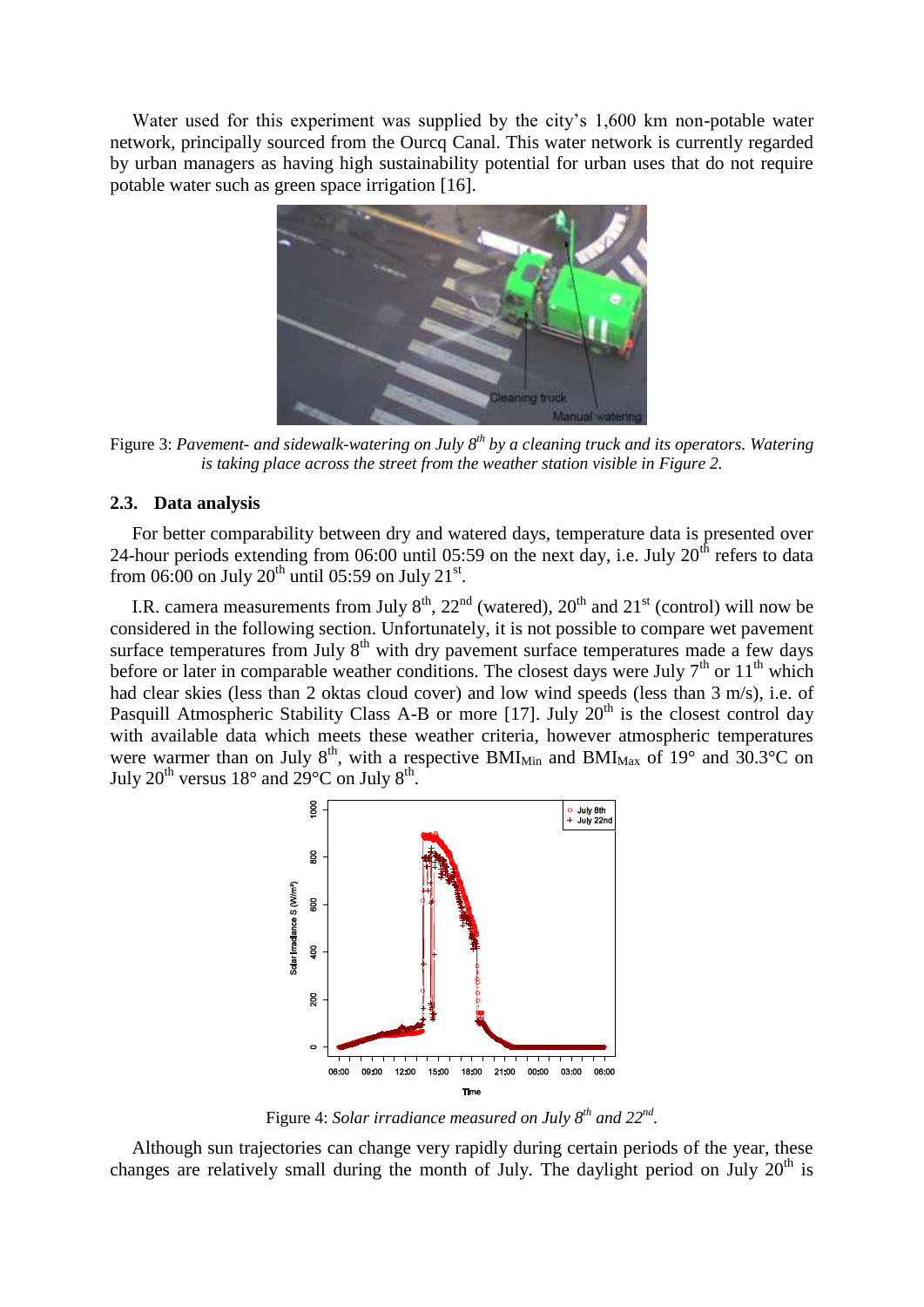approximately 25 minutes shorter than on July  $8<sup>th</sup>$ , while solar zenith is reduced by less than 2°. The magnitude of these changes can be seen in [Figure 4](#page-6-1) which illustrates solar irradiance as measured by the weather station on July  $8<sup>th</sup>$  and  $22<sup>nd</sup>$  for comparison. Daily shading conditions were checked and were found to be unmodified for the studied surfaces between July  $8<sup>th</sup>$  and July  $21<sup>st</sup>$ . For the purpose of this discussion, we therefore consider the changes in sun trajectory to be negligible.

Due to the different positions, pavement zone 1 and 2 and the sidewalk zone are not insolated simultaneously. Pavement zone 2 becomes insolated first at approximately 13:15, followed by pavement zone 1 at 13:35 and finally the sidewalk zone at 13:55.

#### **3. Street Surface Temperatures**

I.R. camera measurements from July  $8<sup>th</sup>$ ,  $22<sup>nd</sup>$  (watered),  $20<sup>th</sup>$  and  $21<sup>st</sup>$  (control) will now be considered in order to study the effects of pavement-watering on surface temperatures. The results of this analysis will be used to formulate recommendations to improve the effectiveness of the watering method.



**3.1. Results**

<span id="page-7-0"></span>Figure 5: *Pavement Directional Radiometric Temperature on control days: a) July 20th and b) July 21st ; and on watered days: c) July 8th and d) July 22nd*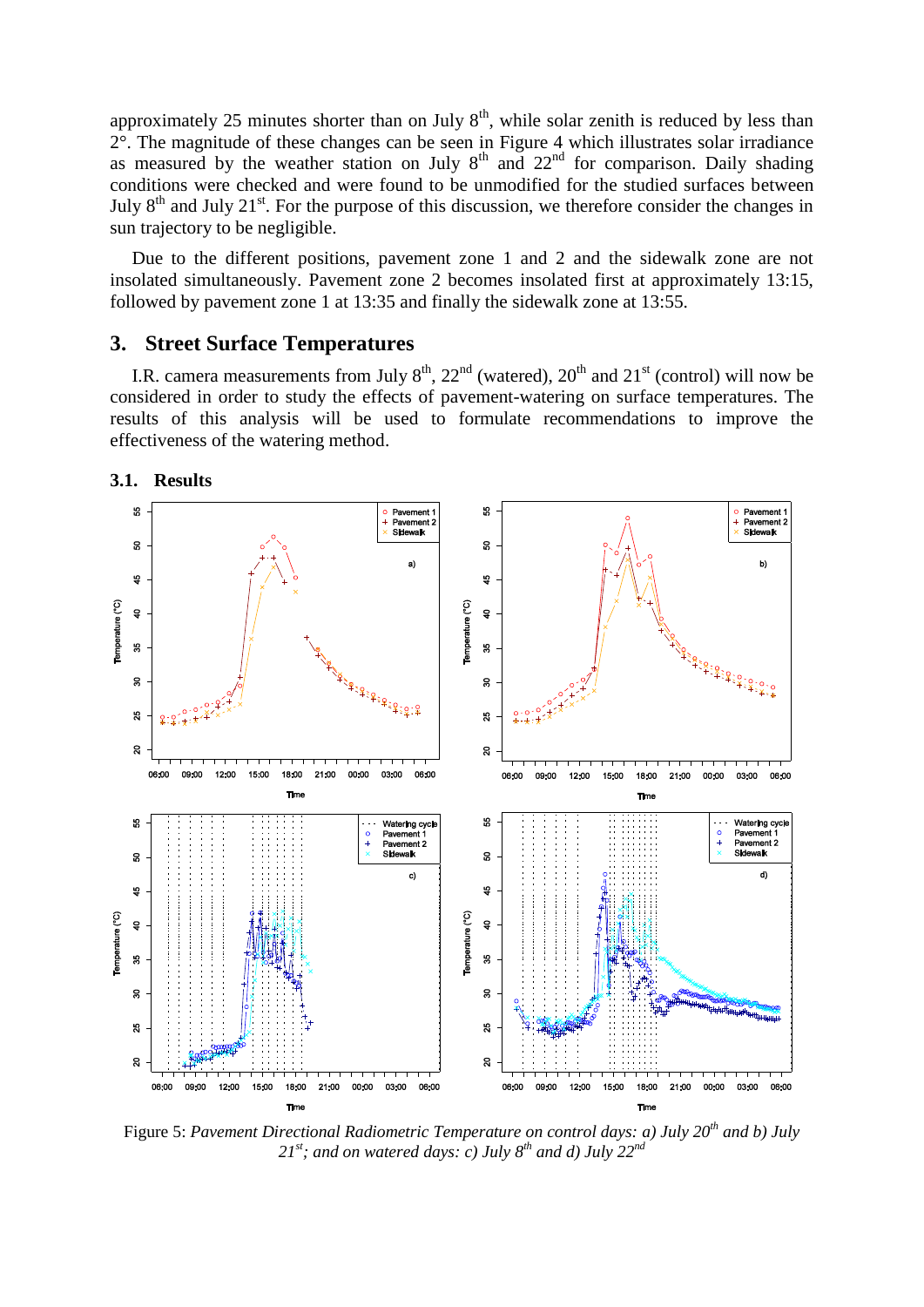[Figure 5](#page-7-0) presents directional radiometric temperature for the three defined areas of the street: the (o) series represents pavement zone 1; the (+) series represents pavement zone 2; the (x) series represents the sidewalk. Some data points are missing due to passing or parked vehicles over the measurement areas. Vertical dot-dashed lines indicate watering cycles for July 8<sup>th</sup> and 22<sup>nd</sup>. It should be noted that afternoon watering on July 8<sup>th</sup> occurred about every 45 minutes, while it was every 30 minutes on July  $22<sup>nd</sup>$ .

On July 20<sup>th</sup> and 21<sup>st</sup>, surface temperatures reach a low of 24<sup>o</sup>C between 06:00 and 07:00 and a high of 50-54°C at 16:00. All three surfaces follow a very similar approximately bellshaped curve. Morning temperatures increase slowly until they spike when the pavement becomes insolated around 13:30. Pavement shading causes an exponentially-shaped decrease in temperatures starting between 18:00 and 19:00. Pavement zone 1 is generally the warmest, followed by pavement zone 2 and the sidewalk, with nocturnal temperatures being the most similar with differences smaller than 2°C. Temperature differences are more pronounced during the day, particularly during insolation. It should be noted that the temperature fluctuations which occur on July  $21<sup>st</sup>$  are due to the passing of isolated clouds.

On July  $22<sup>nd</sup>$ , the daily low was about  $25^{\circ}$ C, but this temperature was maintained from 07:30 until 12:00. A maximum temperature of about 47°C was reached just before afternoon pavement-watering began. The bell-shape of the temperature curves is greatly affected by watering. Morning increases are slower, insolated surface temperatures are several degrees lower and nighttime temperatures follow a more linear decrease, except for the sidewalk zone. After watering begins, the temperature of all surfaces remains below 45°C. Furthermore, unlike on control days, the sidewalk becomes the warmest area after afternoon watering begins and remains so until late in the night. Similar temperatures and trends are observed in available data from July  $8^{th}$ .

A dip in the temperature of pavement zone 2 and that of the sidewalk should be noted on July  $22<sup>nd</sup>$ . It occurs due to shade caused by the buildings across the street at approximately 17:00 and 18:00, respectively. This shade event did not occur before this date.

In addition to these changes, the presence of several temperature spikes during and just before afternoon watering is noted on both July  $8<sup>th</sup>$  and  $22<sup>nd</sup>$ . For pavement zones 1 and 2, these are mainly found on July  $8<sup>th</sup>$ , with nearly all occurring during afternoon watering. On July  $8<sup>th</sup>$ , the detected spikes are up to two 15-minute measurements wide. On July 22<sup>nd</sup>, when watering occurs more frequently, only two spikes are visible, excluding the temperature dip due to building shading: one before and one during afternoon watering. The latter spike follows a 50-minute interruption in pavement-watering and is only detected by one measurement. For the sidewalk, spikes are found on both watered days. The amplitude of these local maxima is in the order of  $5^{\circ}$ C on July  $8^{th}$  for all three zones. On July 22<sup>nd</sup>, the amplitude of the sidewalk maxima is reduced to about 2-3°C while temperatures are comparable. In the morning of July  $22<sup>nd</sup>$ , small temperature spikes may occur for the sidewalk zone, but these are of low amplitude and are hard to distinguish.

Spikes just before afternoon watering begins occur for the pavement zones only. This is because the studied areas are not insolated simultaneously and pavement-watering began before the sidewalk was insolated, but not before the pavement zones were.

[Table 5](#page-9-0) summarizes the average changes in surface temperatures between 06:30 and 13:00 and between 15:00 and 18:30 on July  $22<sup>nd</sup>$  (watered) compared to the average observations from July  $20^{th}$  and  $21^{st}$  (control).

Average temperature reductions on July  $22<sup>nd</sup>$  are most important in the afternoon and most pronounced for pavement zone 1 followed by pavement zone 2. The sidewalk has the lowest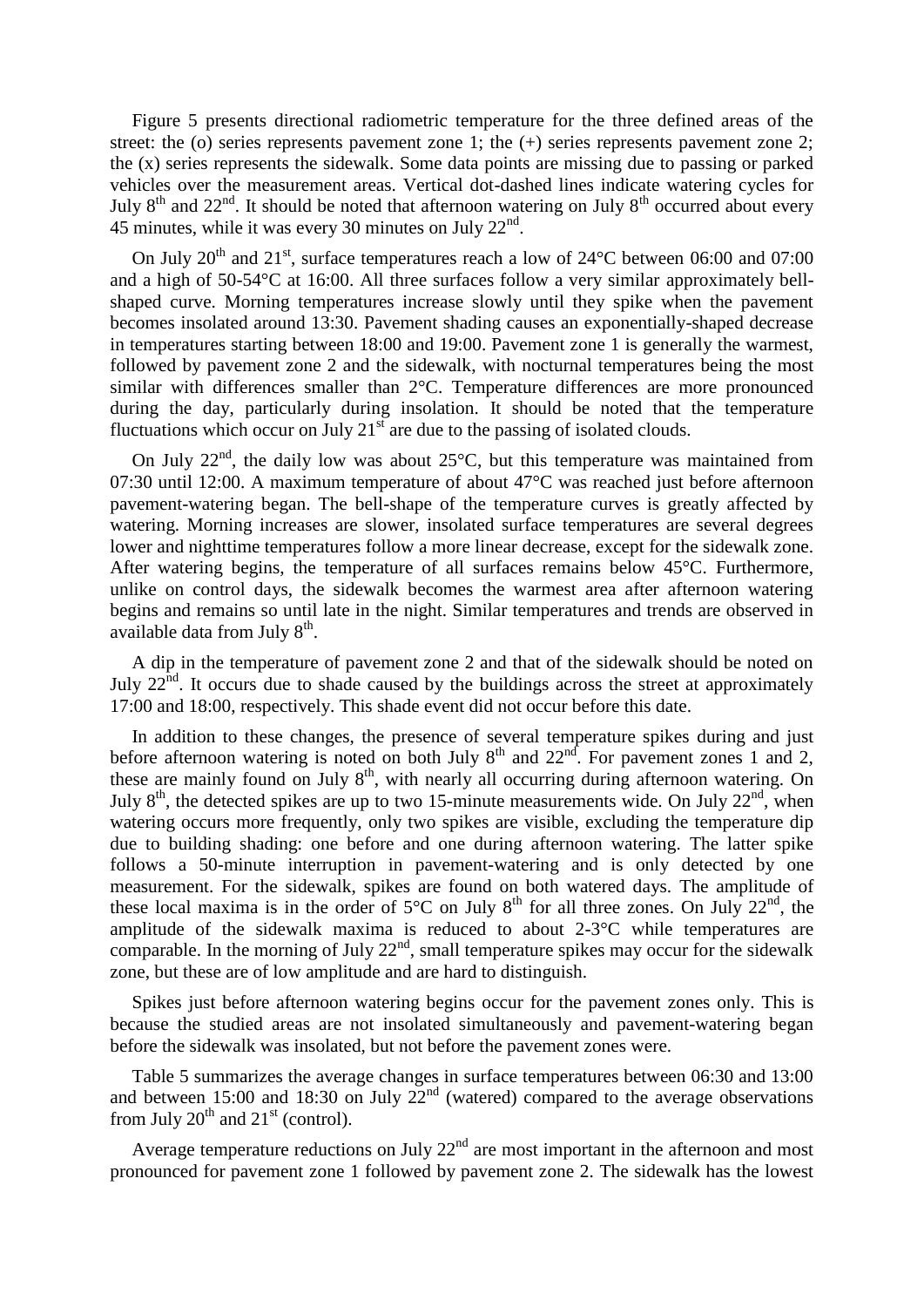average cooling of the three zones. In fact, the sidewalk is actually found to be 1.1°C warmer on the morning of July  $22^{nd}$  than on July  $20^{th}$  or  $21^{st}$ , despite pavement-watering. This is attributed to temperatures being about  $5^{\circ}$ C warmer in the hours preceding 06:00 on July 22<sup>nd</sup> compared to July 20<sup>th</sup> and 21<sup>st</sup> (see [Figures](#page-7-0) 5 a), b) and d)). While radiometric temperatures were about  $25^{\circ}$ C at 06:00 on July  $20^{th}$  and between 03:00 and 06:00 on July  $21^{st}$ , reduced nighttime cooling, due to warmer meteorological conditions, on July  $21<sup>st</sup>$  caused these temperatures to increase to roughly 30°C. Therefore, the calculation of the morning cooling effect on July  $22<sup>nd</sup>$  should take this aspect into account. When this is the case, pavementwatering is found to reduce morning temperatures by about 4°C for the pavement surfaces and 2°C for the sidewalk.

|                 |                 | Pavement 1 (o) Pavement 2 (+) Sidewalk $(x)$ |                        |
|-----------------|-----------------|----------------------------------------------|------------------------|
| $06:30-13:00$   | $1.6^{\circ}$ C | $0.73$ °C.                                   | $-1.1$ <sup>o</sup> C. |
| $15:00 - 18:30$ | $13^{\circ}C$   | $11^{\circ}C$                                | $62^{\circ}C$          |

<span id="page-9-0"></span>Table 5: *Average temperature reductions observed on July 22nd (watered) compared to average control day temperatures (July*  $20^{th}$  *and*  $21^{st}$ *)* 

#### **3.2. Discussion**

Pavement-watering was found to reduce morning temperatures between 2° and 4°C and between 6° and 13°C for afternoon surface temperatures, depending on the surveyed area. Also, the daily minimum temperature on watered days was found to be the same as on control days despite warmer temperatures the night before. In addition, pavement-watering maintained this minimum temperature for several hours instead of it being reached only briefly on control days. The maximum temperature reached was also reduced by several degrees. Finally, temperature spikes were observed on watered days, both before and during afternoon pavement-watering, which were not present on control days. No clear unquestionable spikes were observed in the morning.

These effects will help limit the conditions favorable to the formation of urban heat islands without compromising pedestrian comfort by simultaneously reducing atmospheric sensible and radiant heat fluxes. Indeed, while high albedo pavements also have lower surface temperatures and thus reduce sensible heat flows to the atmosphere, they have been shown to increase daytime pedestrian radiant loads via increased shortwave reflection [18]. In the case of pavement-watering, surface wetting will tend to decrease pavement albedo, thus lowering reflected shortwave radiation (for further details on albedo change due to surface wetting, see Lekner & Dorf [19]). However, the expected increase in air humidity caused by watering may negatively affect pedestrian comfort.

Differences in surface temperatures in zones 1 and 2 may be explained by differences in pavement materials (hot- versus cold-mixed asphalt concrete), pavement geometry (different surface slopes) and the presence of the district heating main.

These pavement temperature observations are consistent with those made by Kinouchi  $\&$ Kanda [5], [6] and Yamagata et al. [8] who also conducted pavement-watering experiments in urban environments in Japan with regular or pervious asphalt pavements in similar conditions.

The local temperature spikes found on watered days, both before afternoon watering begins and in between cycles afterwards, allow us to make recommendations to improve the effect of pavement-watering: afternoon watering should begin just before surface insolation to limit the initial temperature increase, while a watering cycle period of 30 minutes for the pavement seems sufficient to erase spikes which occur during afternoon pavement-watering.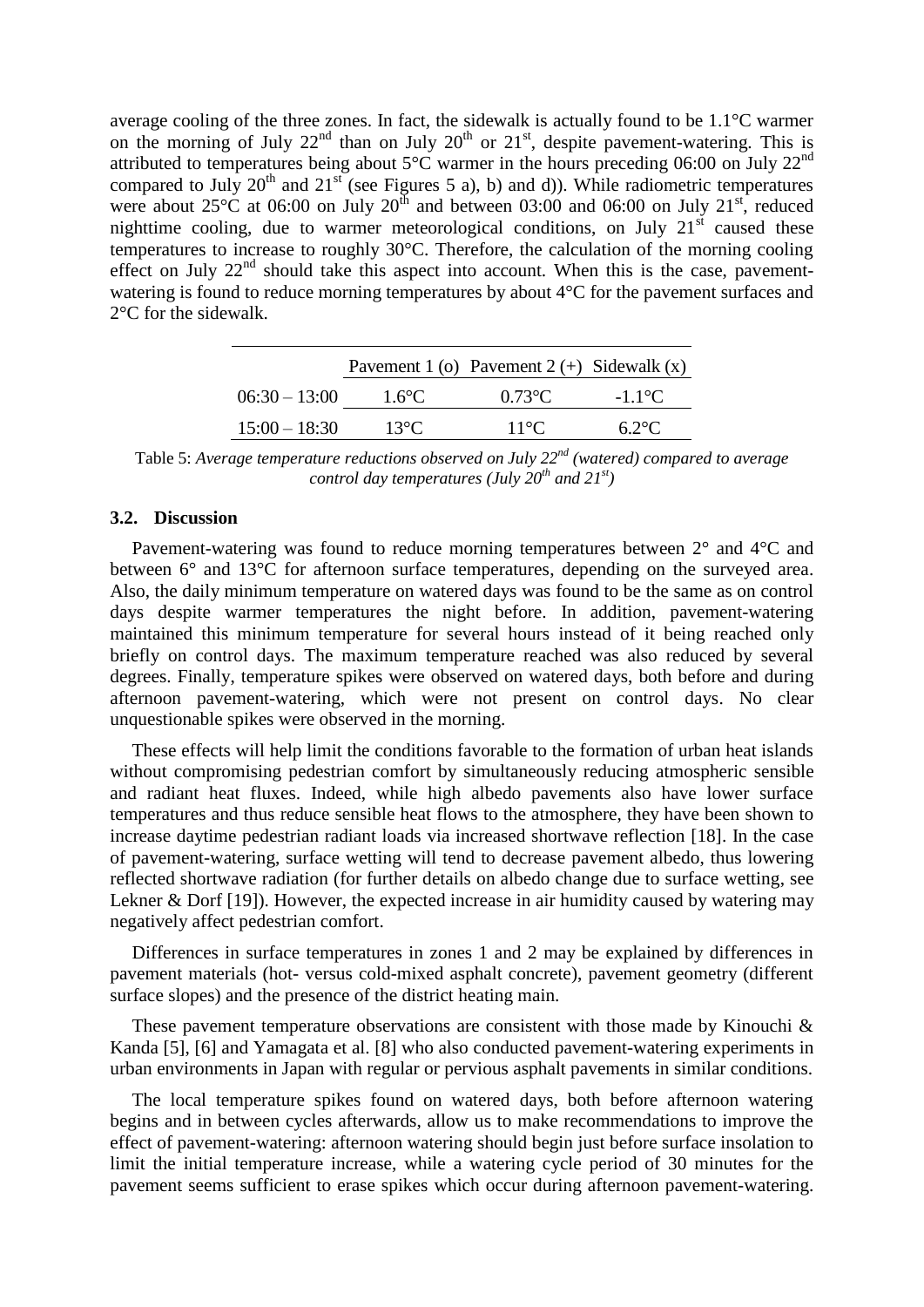However, a 30-minute watering interval remains too long for the sidewalk which requires a higher frequency. One-hour watering is sufficient for morning shaded conditions for all surfaces.

Indeed, the first spikes in surface temperatures are reached because the first afternoon watering cycle occurs too late compared to the last morning watering cycle. With more than two hours since the last watering cycle, the studied surface areas were dry when they became exposed to direct sunlight. Had watering begun a few minutes before insolation, the surfaces would have been wet when they became insolated. The water would then have limited the initial temperature increase and lowered the maximum surface temperature reached. This is also the case of the sidewalk, however no maxima are visible before afternoon watering began since it remained shaded until watering resumed.

The spikes reached once afternoon watering is underway indicate an insufficient watering frequency. They occur in between watering cycles, only if the surface has had enough time to dry out, as is confirmed by corresponding visible images (not shown). Increasing the watering frequency should therefore erase these temperature spikes. This is confirmed when comparing pavement temperatures from July  $8<sup>th</sup>$  and  $22<sup>nd</sup>$ , when the watering cycles occurred every  $45$ and 30 minutes, respectively. While 45 minutes was too long, 30 minutes was sufficient for the pavement. Since spikes are still visible even with 30-minute watering for the sidewalk, a higher watering frequency is necessary to reach maximum cooling. This is due to the sidewalk's asphalt surface course whose texture is significantly smoother than that of the pavement zones. It therefore retains less water than the pavement, resulting in shorter cooling due to increased runoff. The difference in watering method, with the manual hose rather than the vehicle's sprinkler, may also explain part of this difference as it was more difficult to uniformly water the sidewalk due to the presence of pedestrians and other obstacles.

As no temperature spikes are visible in the morning, the one-hour watering frequency is deemed sufficient.

From this analysis, only the water-retaining capacities of the studied surfaces are needed to simultaneously optimize the method's water consumption.

However, because the measurement frequency is 10 minutes at best, surface temperature spikes may still exist in the last minutes prior to watering cycles that are not detected by the I.R. camera. Closer analysis of the temporal distribution of the data shows that measurements occur as little as 4 minutes before watering cycles on July  $22<sup>nd</sup>$ , without the detection of spikes. However, this does not fully exclude the possibility of undectected spikes during these last 4 minutes.

To remedy this, measurements can either be more frequent or they can be synchronized with watering cycles so as to occur a few seconds before watering. In the case of a manual watering method such as ours, it is not possible to reliably synchronize measurements with watering cycles. Watering cycles are not distributed as regularly as planned due to disturbances such as human error, traffic or the interruption of watering due to the presence of pedestrians. In this situation, the sampling frequency should be increased. In order to be sure that the error window is limited and no worse than what is described here, a 5-minute frequency is recommended at least.

In the case of an automated pavement-watering system, synchronisation should be more feasible and the sampling rate could even be reduced to the watering frequency: as long as the measurement is made right before watering, no spikes should be missed. However, if the watering frequency is deemed insufficient following the data analysis, this sampling rate provides no indication on what the correct frequency might be, thus requiring multiple follow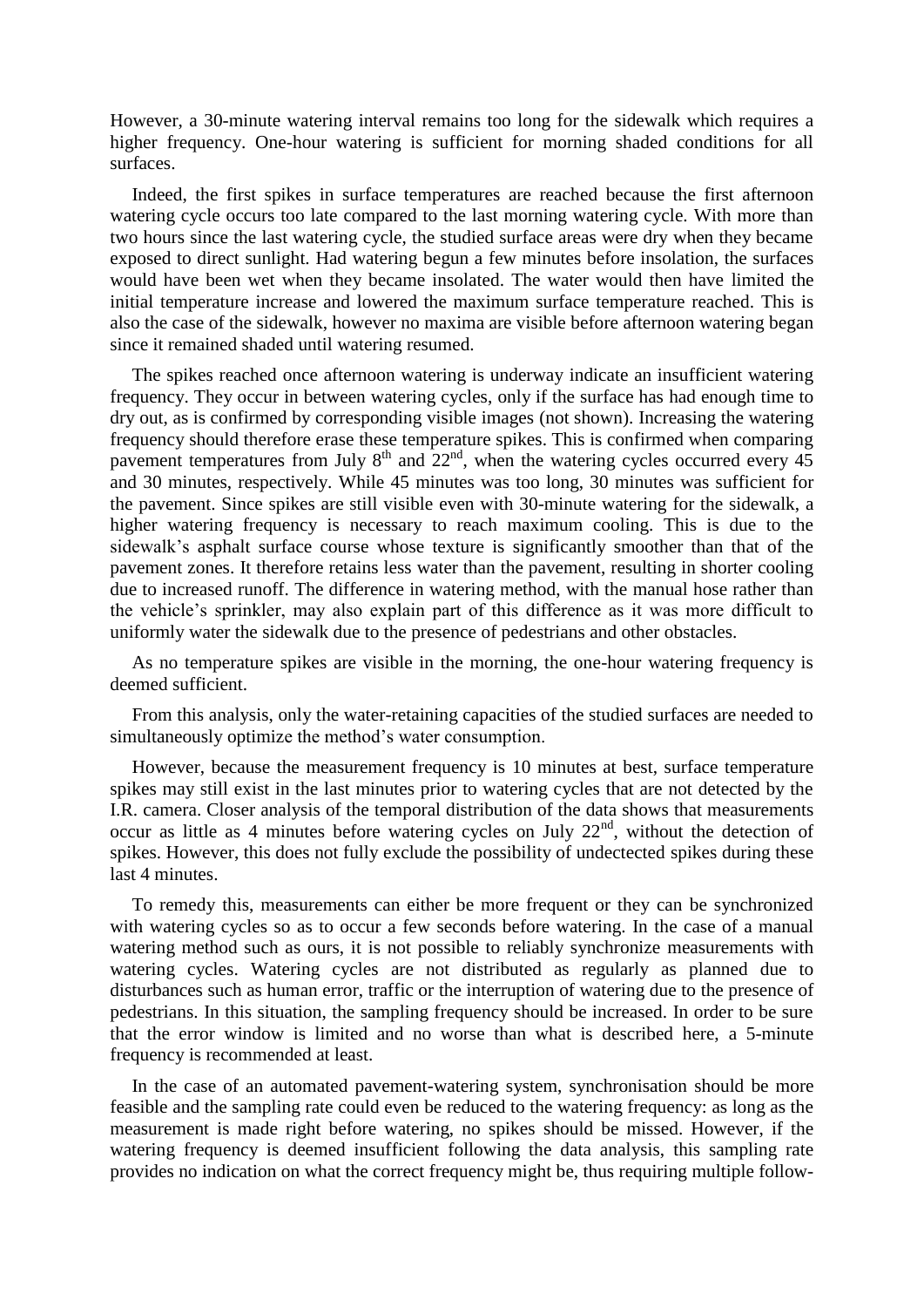up field trials. A frequency at least two or three times as high as the watering frequency will help narrow down the optimal watering frequency band significantly, saving time and effort.

When the surface temperature data is compared to Hendel et al.'s pavement heat flux data recorded 5 cm below the pavement surface, good agreement of the observations and the recommendations is found [3]. This is due to good correspondence between heat flux and surface temperature spike observations. It should be noted however that temperature spikes have a relatively greater amplitude than heat flux spikes. This is unsurprising as heat flux 5 cm below the surface is naturally less sensitive to surface conditions than surface temperatures are.

However, this greater sensitivity means that minor heat flux spikes that may have been disregarded, such as those apparent in the afternoon of July  $10^{th}$  [3], may correspond to significant surface temperature spikes. The absence of surface temperature data on that date prevents us from exploring this possibility further, but these considerations emphasize the need for measurements within the last few minutes preceding watering cycles.

As a result, it is tempting to increase the frequency further. 1-minute measurements would be ideal and would ensure that no significant spikes are missed. The amount of time required to empirically determine the optimal watering frequency would be significantly reduced as well since only one trial would be needed if no field-of-view obstructions occur.

Such a high frequency creates large numbers of data files. Apart from requiring a higher storage capacity, the treatment load will also increase significantly if corrections cannot be integrated automatically and must be applied manuallly. For this reason, automatic corrections are necessary for 1-minute measurements to be simple to analyze and interpret.

However, given that the information sought after is the detection of temperature spikes, the corrections may be unnecessary in certain situations. Indeed, if the I.R. imaging device is only a few meters away from its target and the surface material has high emissivity, i.e. both atmospheric and reflected temperature influence are low, uncorrected brightness temperature should suffice to detect surface drying in the form of temperature spikes. In this case, there is no reason not to choose 1-minute measurements if storage capacity is sufficient.

To summarize, if the instrument data is readily useable for analysis, either because brightness temperature is sufficient or corrections are automatically applied, 1-minute measurements are recommended. Otherwise, if manual data correction and analysis are too resource-intensive, 5-minute measurements should be enough, especially if these can be synchronised with the watering cycles.

#### **4. Conclusion**

The field study conducted on rue du Louvre in Paris over the summer of 2013 has allowed us to explore the effects of pavement-watering on street surface temperatures. They were found to be reduced by several degrees, both during watering and several hours after it had ended. These effects will tend to reduce the amplitude of the sensible heat flux absorbed by the atmosphere, thus contributing to reduce the conditions favorable to the formation of urban heat islands without increasing radiant loads received by pedestrians. Expected increases in humidity however may negatively affect pedestrian comfort, although they should occur during watering when conditions are quite dry (less than 40% relative humidity).

In addition, surface temperature measurements were found to provide useful information for optimizing the watering method. Based on the 10-minute measurements made here, temperature spikes were detected. Spikes occurring before pavement-watering resumed in the afternoon indicated that watering should begin before surface insolation. Spikes were also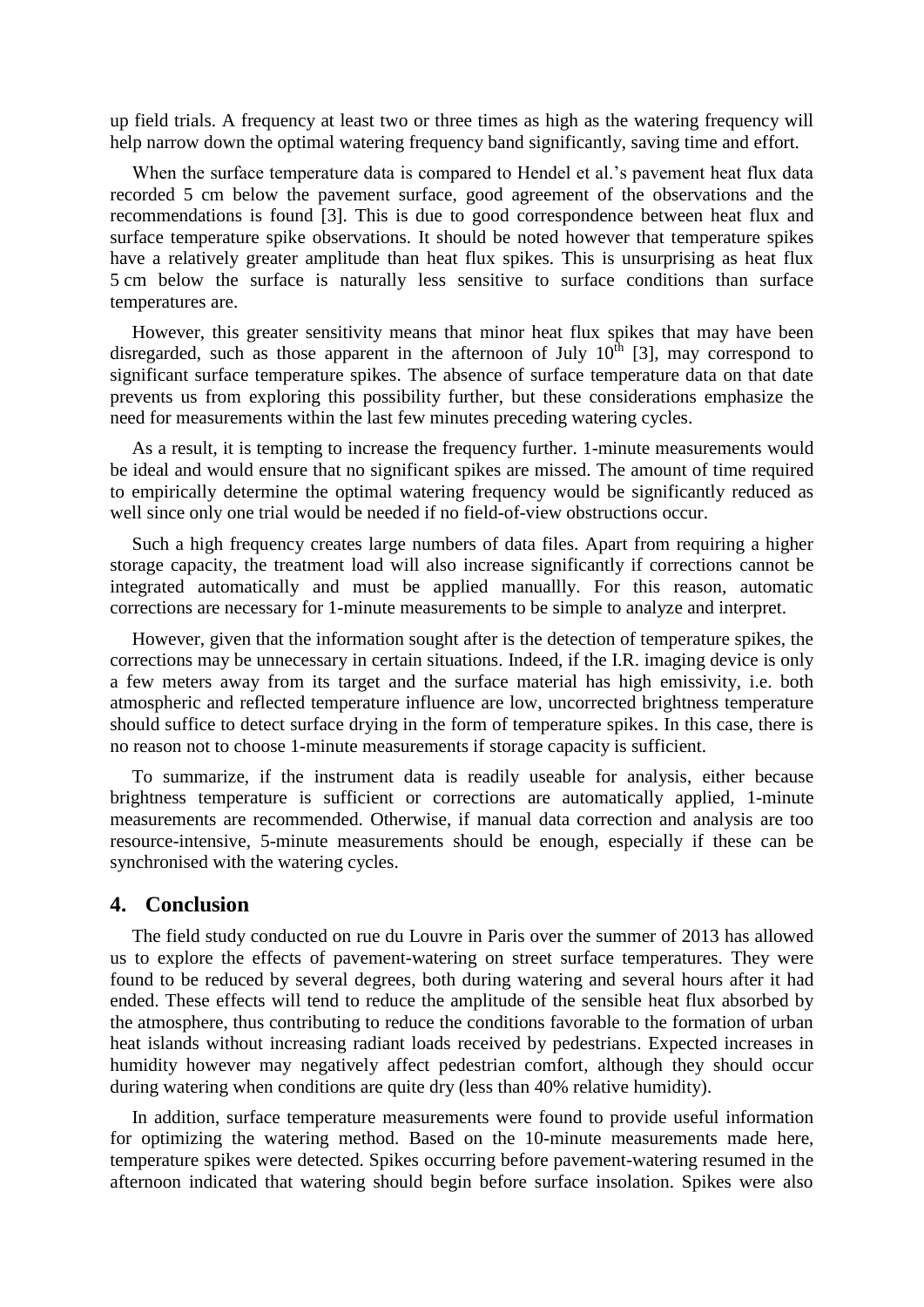found in between watering cycles, indicating that the watering frequency should be increased to reduce surface drying. For asphalt concrete pavement surfaces in a N-S street in Paris in the month of July, watering every 30 minutes during insolation and every hour during shading is sufficient. This holds true for asphalt sidewalks during shading, however 30 minutes was found to be too long during insolation. These conclusions agree well with previous work by the authors based on pavement heat flux and solar irradiance measurements.

The pavement-watering frequency can therefore be successfully optimized on the basis of the detection of surface drying, manifested in the form of rapid surface temperature changes. Time-lapse infrared camera temperature surveys are able to meet this requirement if they are frequent enough to detect the temperature spikes which may occur in the last moments preceding watering cycles. A measurement rate of 5 minutes or less ensures that minimal temperature spikes are omitted, while 1-minute measurements are ideal where possible.

Pyrometers, which measure spot surface temperatures and are significantly cheaper, could also be used, but unlike I.R. cameras they do not allow the simultaneous survey of different areas. Given their lower cost, it may still be more feasible to install several of these in order to compensate for this weakness. Installation of either instrument in the street is simple and noninvasive compared to pavement sensors, making them well suited to dense urban environments. Street lamps make suitable candidates for power supply requirements, but many Parisian streets have lamps mounted directly onto building façades where adding additional weight is difficult. Furthermore, since vehicles, pedestrians and other objects may enter the line-of-site of radiometric instruments, it is recommended to include a synchronized webcam. As was seen in the case of our site, many thermal disturbance sources exist in urban environments and need to be clearly identified before instrument targets are selected in order to avoid misinterpretation. I.R. photographs can be of valuable assistance in this task.

Furthermore, if this method is combined with an independent measurement of the waterholding capacity of the pavement, the method's total water consumption and watering frequency can be optimized simultaneously.

The described method therefore provides a feasible alternative to pavement heat flux and solar measurements for officials wishing to test several characteristic streets in order to devise a city-wide watering strategy.

#### **Acknowledgements**

The authors would like to thank the Orange Group for allowing the use of their rooftop terrace located at 46, rue du Louvre for instruments used during this experiment. They also acknowledge the support of Météo-France and APUR as well as the Green Spaces and Environment, Roads and Traffic and the Waste and Water Divisions of the City of Paris during the preparation phase of this experiment.

Funding for this experiment was provided for by the Water and Sanitation Department of the City of Paris.

#### **Nomenclature**

*APUR* Parisian urban planning agency *BMIMin* Minimum biometeorological index, 3-day mean of daily minimum temperature, *°C BMIMax* Maximum biometeorological index, 3-day mean of daily maximum temperature, *°C MRT* mean radiant temperature, *°C*

*UHI* urban heat island